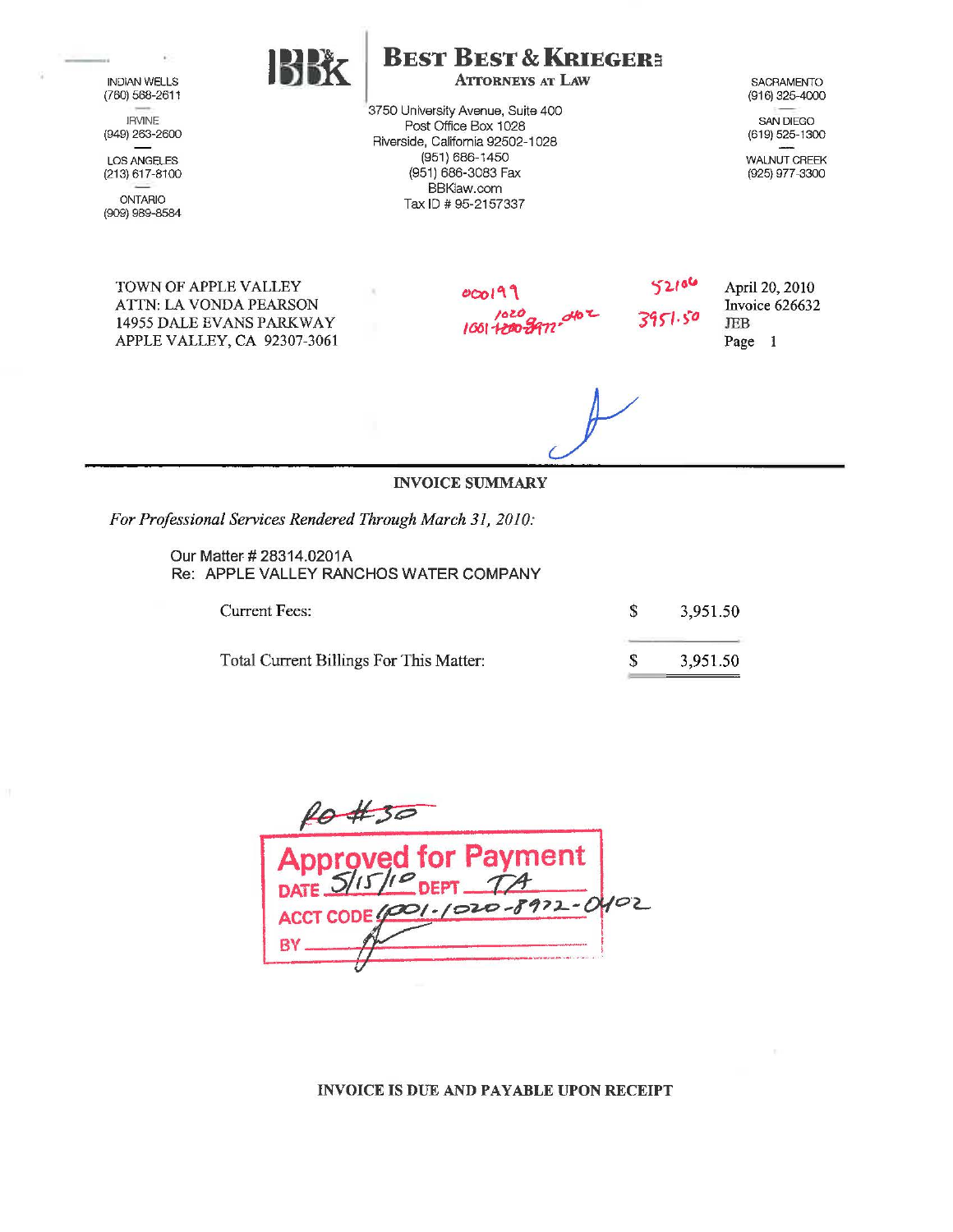## INDIAN WELLS (760) 568-2611 IRVINE

(949) 263-2600

 $\mathbf{u}$ 

LOS ANGELES (213) 617-8100

ONTARIO (909) 989-8584

## 3750 University Avenue, Suite 400 Post Office Box 1028 Riverside, California 92502-1 028 (951) 686-1450 (951) 686-3083 Fax BBKlaw.com Tax ID# 95-2157337

**BEST BEST & KRIEGER: AtTORNEYS AT LAW** 

SACRAMENTO (916) 325-4000

SAN DIEGO (619) 525-1300

WALNUT CREEK (925) 977 -3300

| <b>Our Matter #28314.0201A</b>                | April 20, 2010 |
|-----------------------------------------------|----------------|
| <b>Re: APPLE VALLEY RANCHOS WATER COMPANY</b> | Invoice 626632 |
|                                               | Page 2         |

| <b>DATE</b> | <b>DESCRIPTION</b>                                                                                                                                                                                                                                                           | <b>HOURS</b> |
|-------------|------------------------------------------------------------------------------------------------------------------------------------------------------------------------------------------------------------------------------------------------------------------------------|--------------|
| 03/02/10    | <b>RESEARCH</b>                                                                                                                                                                                                                                                              | 0.20         |
|             | ASSOCIATE 2: REBECCA HERMANOWICZ                                                                                                                                                                                                                                             |              |
| 03/08/10    | <b>REVIEW OF</b><br><b>REVIEW OF</b>                                                                                                                                                                                                                                         | 1.70         |
|             | PARTNER: PIERO C. DALLARDA                                                                                                                                                                                                                                                   |              |
| 03/09/10    | <b>REVIEW OF</b><br>AND MEMORANDUM TO MESSRS.<br>ROBINSON AND CRON AND ATTY BROWN RE SAME<br>PARTNER: PIERO C. DALLARDA                                                                                                                                                      | 1.10         |
| 03/10/10    | <b>BEGIN REVIEW OF</b><br>PARTNER: PIERO C. DALLARDA                                                                                                                                                                                                                         | 1.40         |
| 03/12/10    | <b>BEGIN REVIEW OF</b><br>; CONF W/ ATTY GARCIA RE<br>SAME; CONF W/MR. SCHMIDT RE<br>PARTNER: PIERO C. DALLARDA                                                                                                                                                              | 0.90         |
| 03/15/10    | <b>FINAL REVIEW OF</b><br>; CONF W/ MR. SCHMIDT RE SAME<br>PARTNER: PIERO C. DALLARDA                                                                                                                                                                                        | 1.30         |
| 03/17/10    | <b>REVIEW OF</b><br>PARTNER: PIERO C. DALLARDA                                                                                                                                                                                                                               | 1.70         |
| 03/24/10    | T/CONF W/ TOWN COUNCIL MEMBER ROELLE RE O<br>; BEGIN LEGAL RESEARCH; EXCHANGE<br><b>NUMEROUS E-MAILS RE</b><br>WITH ATTORNEYS DALLARDA<br>AND HERMANOWICZ; T/CONF RE<br><b>WITH ATTORNEY</b><br>HERMANOWICZ; COMPOSE AND SEND STATUS UPDATE E-MAIL TO<br><b>TOWN MANAGER</b> | 3.30         |
|             | <b>PARTNER: JOHN E. BROWN</b>                                                                                                                                                                                                                                                |              |
| 03/26/10    | CONFERENCES W/ MESSRS. LYNCH AND SCHMIDT RE<br>; MEMORANDA TO MR. CRON RE SAME<br>PARTNER: PIERO C. DALLARDA                                                                                                                                                                 | 0.30         |
| 03/29/10    | <b>REVIEW OF</b><br>MEMORANDUM TO ATTY GARCIA RE SAME<br>PARTNER: PIERO C. DALLARDA                                                                                                                                                                                          | 0.90         |